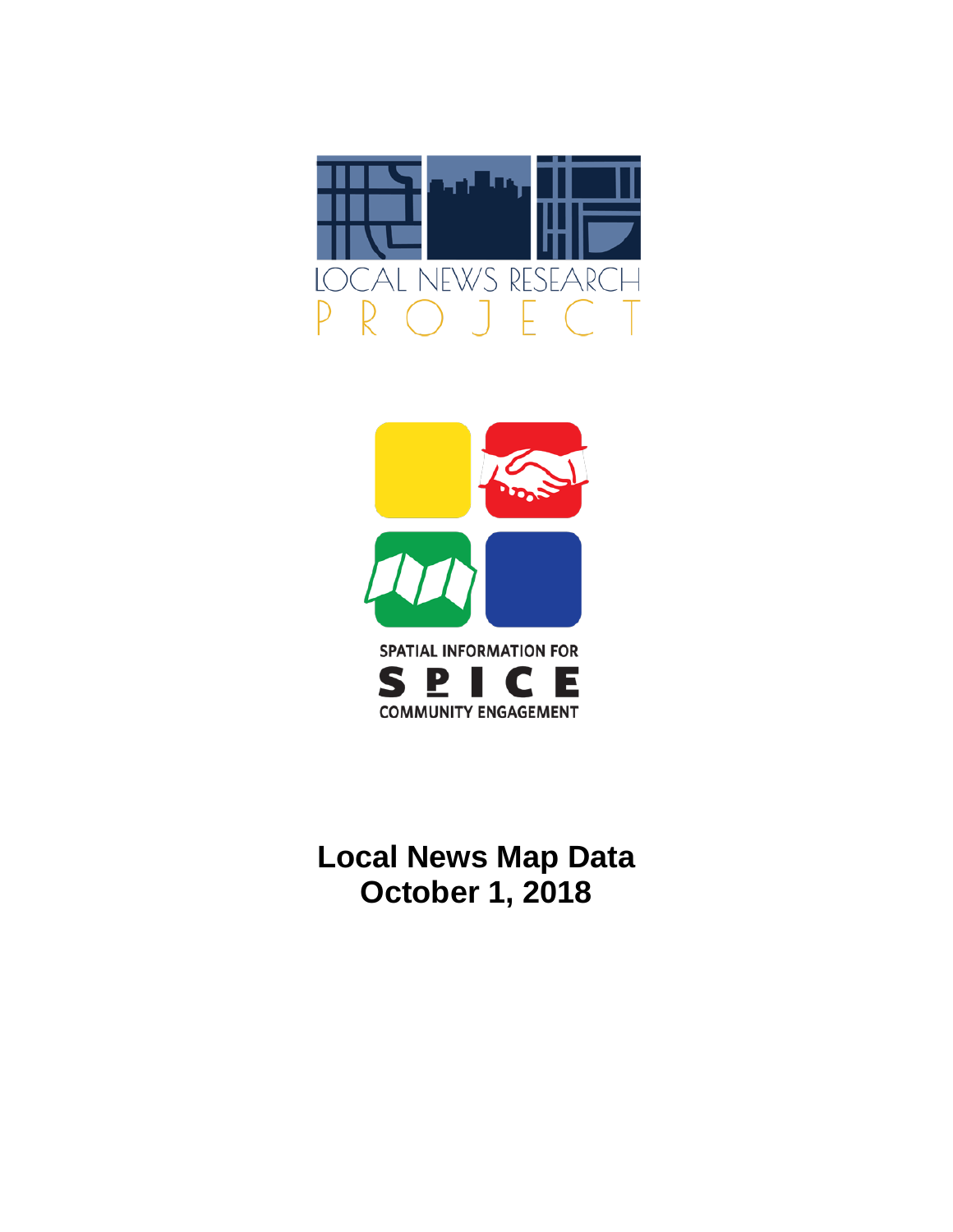### ABOUT THIS PROJECT

The Local News Map is a crowd-sourced resource that tracks what is happening to local newspapers, broadcast outlets and online news sites in communities across Canada. It displays data going back to 2008, which marked the beginning of a deep recession and a turning point for many previously profitable local news organizations. This report, which is produced every two months and archived [here,](http://localnewsresearchproject.ca/category/local-news-map-data) summarizes the latest data available on the map.

This project is the result of a collaboration between Professor [April Lindgren,](http://rsj.journalism.ryerson.ca/team/april-lindgren/) lead investigator for the [Local News Research Project](http://localnewsresearchproject.ca/) at Ryerson University's School of Journalism and Associate Professor [Jon Corbett,](http://joncorbett.com/JonCorbett/Home.html) who leads the University of British Columbia's [SpICE](http://spice.geolive.ca/)  [Lab](http://spice.geolive.ca/) (Spatial Information for Community Mapping). It was created with financial support from [Canadian Geospatial and Open Data Research Partnership;](http://geothink.ca/) Canadian Media Guild/CWA Canada; Canadian Journalists for Free Expression; a Mitacs Accelerate grant; Unifor; and Ryerson University.

Credits/citations: The Local News Map is a joint project of the Local News Research Project at Ryerson University's School of Journalism and the University of British Columbia's SpICE Lab (Spatial Information for Community Mapping).

Lindgren, April and Corbett, Jon. *Local News Map Data.*  <http://localnewsresearchproject.ca/category/local-news-map-data>

Visit the map:<https://localnewsmap.geolive.ca/>

Contact us: **[localnewspoverty@gmail.com](mailto:localnewspoverty@gmail.com)** 

### **Contents**

| Breakdown of data by type of local media (2008 to August 1, 2018) 4 |  |
|---------------------------------------------------------------------|--|
|                                                                     |  |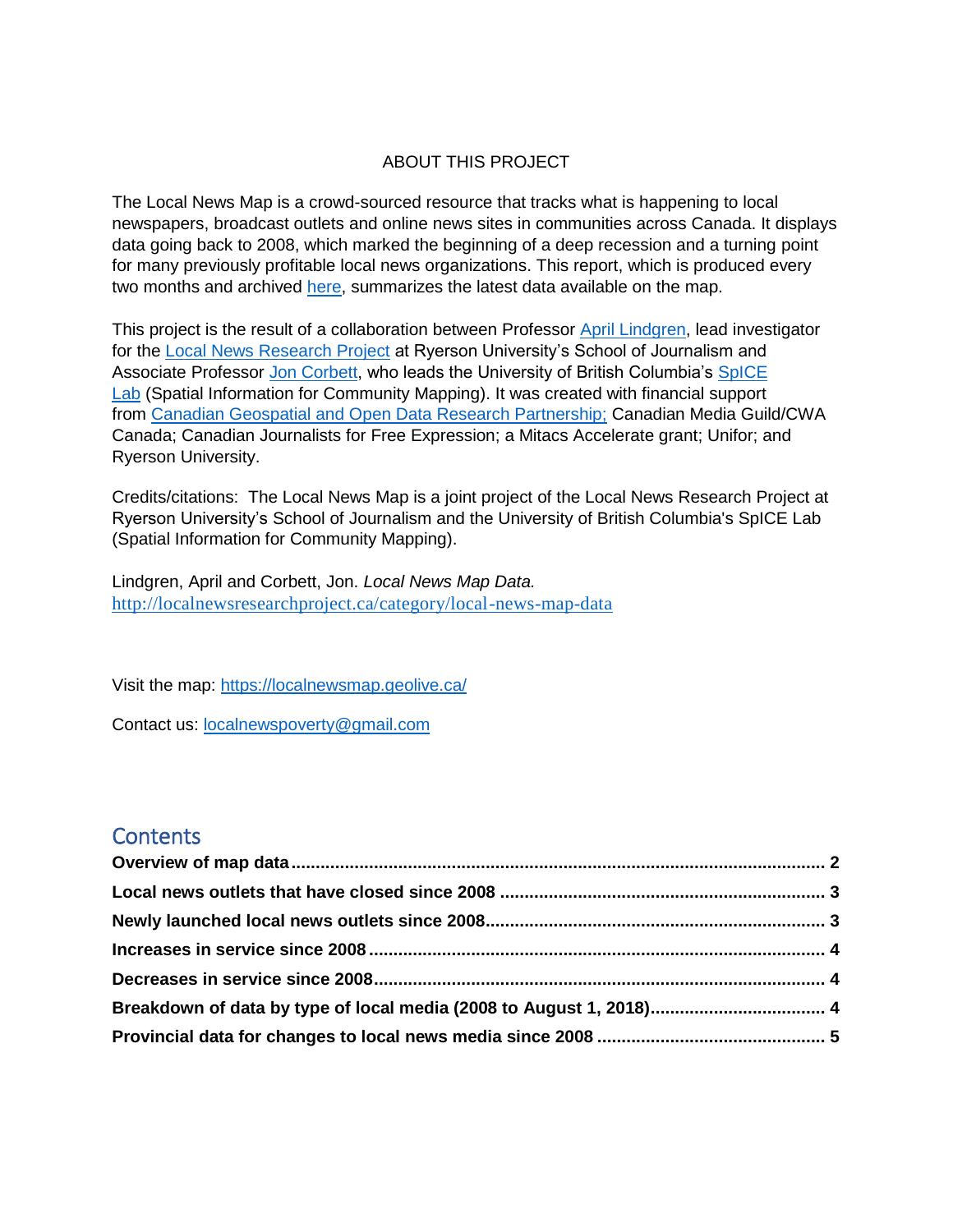# <span id="page-2-0"></span>Overview of map data

The map displayed a total of 471 markers representing changes to local news outlets of all types between 2008 and October 1, 2018.

| Breakdown of all markers by   |     |  |  |  |
|-------------------------------|-----|--|--|--|
| type of change that occurred: |     |  |  |  |
| closed                        | 216 |  |  |  |
| closed due to                 | 44  |  |  |  |
| merger                        |     |  |  |  |
| daily (free) becomes          | 1   |  |  |  |
| a community paper             |     |  |  |  |
| daily becomes a               | 7   |  |  |  |
| community paper               |     |  |  |  |
| decrease in service           | 66  |  |  |  |
| increase in service           | 24  |  |  |  |
| new                           | 77  |  |  |  |
| new outlet produced           | 16  |  |  |  |
| by merger                     |     |  |  |  |
| shifted to online             |     |  |  |  |



| Breakdown of all markers |     |  |  |  |
|--------------------------|-----|--|--|--|
| by type of media:        |     |  |  |  |
| community paper          | 272 |  |  |  |
| daily paper - free       | 27  |  |  |  |
| daily paper - paid       | 36  |  |  |  |
| online                   | 61  |  |  |  |
| radio - private          | 7   |  |  |  |
| radio - public           | 11  |  |  |  |
| TV - private             | 33  |  |  |  |
| TV - public              | 24  |  |  |  |

Breakdown of all markers by ownership:

| Independent owners | 85  |
|--------------------|-----|
| Postmedia          | 43  |
| <b>Black Press</b> | 36  |
| Transcontinental   | 34  |
| Sun Media          | 30  |
| Metroland          | 30  |
| CBC/Radio-Canada   | 28  |
| Glacier Media      | 20  |
| Torstar            | 16  |
| Quebecor           | 15  |
| <b>Bell Media</b>  | 13  |
| Rogers Media       | 12  |
| Other              | 109 |

Note: only owners with more than 10 markers are listed in the table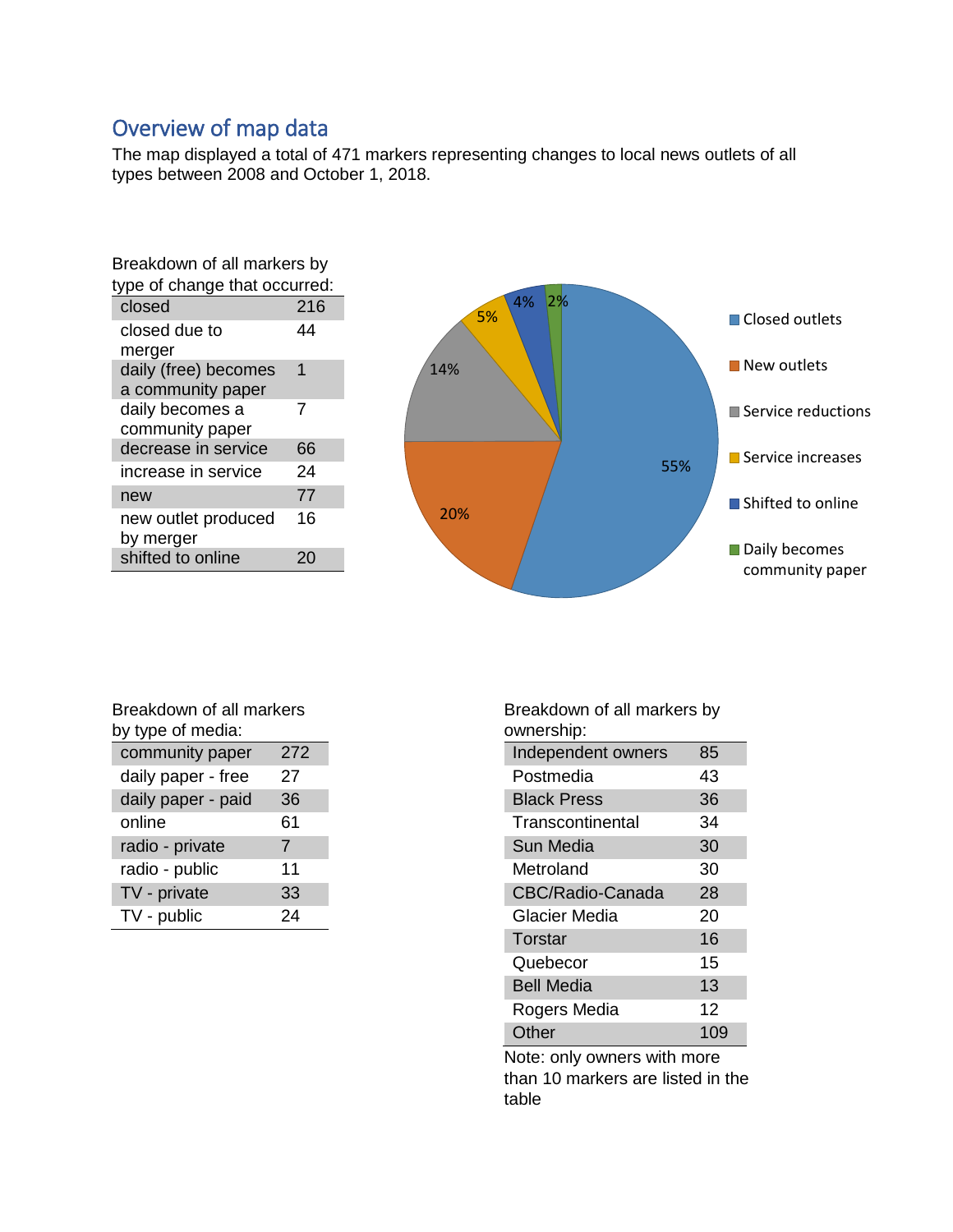## <span id="page-3-0"></span>Local news outlets that have closed since 2008

Total number of closings: 260 (216 direct closings + 44 closings due to mergers) Number of communities where a local news outlet has closed: 190

| Breakdown of closings by |     |  |  |  |  |
|--------------------------|-----|--|--|--|--|
| type of media:           |     |  |  |  |  |
| community paper          | 189 |  |  |  |  |
| daily paper - free       | 23  |  |  |  |  |
| daily paper - paid       | 13  |  |  |  |  |
| online                   | 13  |  |  |  |  |
| radio - private          | 2   |  |  |  |  |
| radio – public           | 6   |  |  |  |  |
| $TV$ – private           | 14  |  |  |  |  |
| $TV$ – public            | ი   |  |  |  |  |
|                          |     |  |  |  |  |

| Breakdown of closings by ownership: |    |  |
|-------------------------------------|----|--|
| Postmedia                           | 32 |  |
| Transcontinental                    | 30 |  |
| Independent                         | 29 |  |
| <b>Black Press</b>                  | 27 |  |
| Sun Media                           | 25 |  |
| Glacier Media                       | 16 |  |
| Metroland                           | 16 |  |
| Torstar                             | 15 |  |
| Other                               | 70 |  |
|                                     |    |  |

Note: only owners with more than 10 markers are named in the table

# <span id="page-3-1"></span>Newly launched local news outlets since 2008

Total number of markers representing new outlets: 93 (77 new outlets + 16 new outlets produced by mergers)

Number of communities where a new local news outlet has been launched: 69

Breakdown of new outlets by media type:

| community paper    | 39 |
|--------------------|----|
| daily paper - free | 1  |
| online             | 42 |
| radio - private    | 4  |
| radio - public     | 3  |
| $TV$ – private     | 3  |
| $TV$ – public      |    |

| Breakdown of new outlets by |               |  |  |  |
|-----------------------------|---------------|--|--|--|
| ownership:                  |               |  |  |  |
| Independent                 | 43            |  |  |  |
| Metroland                   | 7             |  |  |  |
| <b>Village Media</b>        | 7             |  |  |  |
| Rogers Media                | 6             |  |  |  |
| <b>Black Press</b>          | 4             |  |  |  |
| <b>Your Community</b>       | Δ             |  |  |  |
| Voice                       |               |  |  |  |
| CBC/Radio-Canada            | 4             |  |  |  |
| Glacier Media               | 2             |  |  |  |
| Transcontinental            | $\mathcal{P}$ |  |  |  |
| Other                       | 14            |  |  |  |

Note: only owners with more than 1 marker are named in the table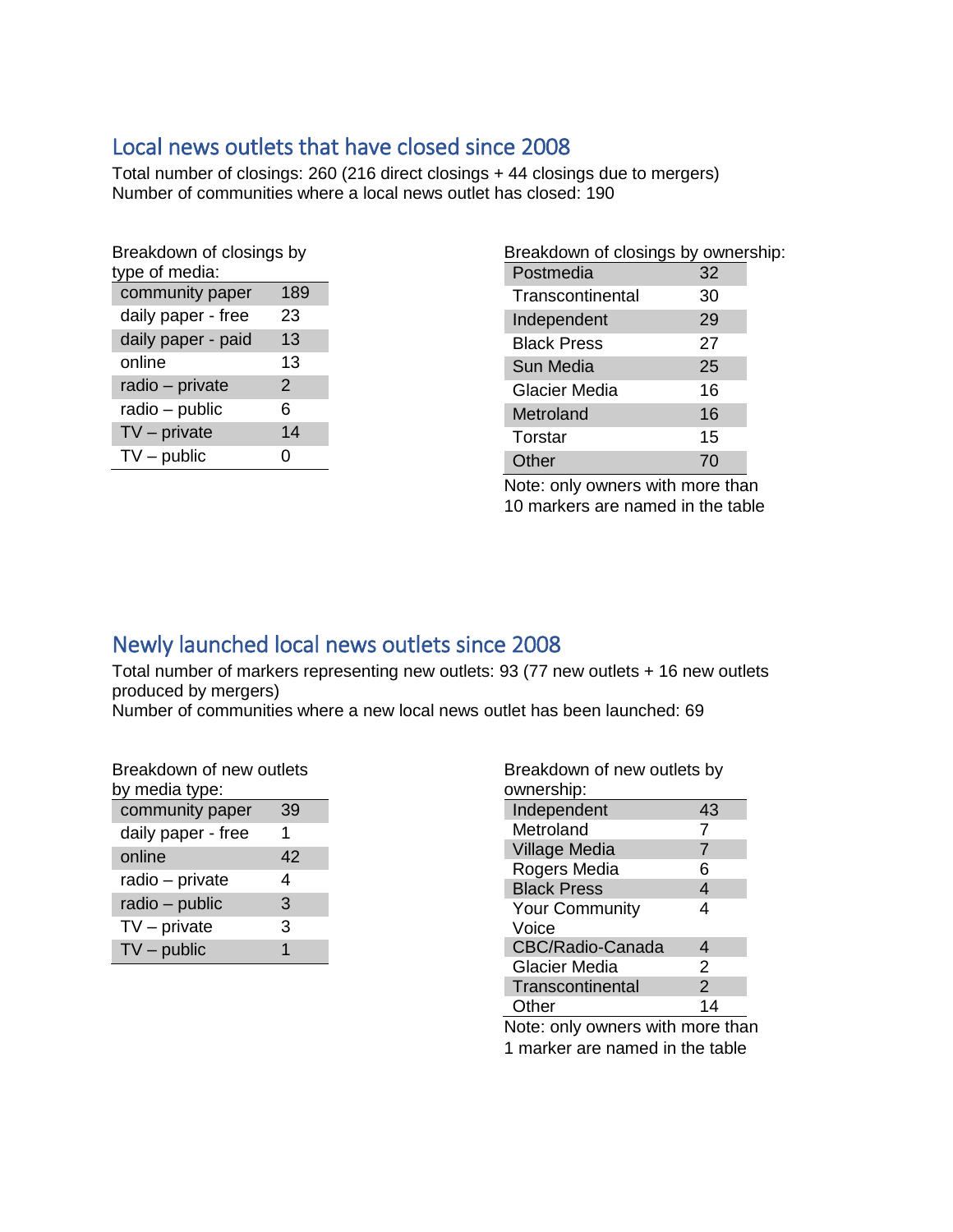## <span id="page-4-0"></span>Increases in service since 2008

Total number of service increases: 24 Number of affected communities: 21

Breakdown of service increases by type of media:

| , , , , , , , , , , , |   |  |
|-----------------------|---|--|
| community paper       | 4 |  |
| daily paper - free    | 0 |  |
| daily paper - paid    | 3 |  |
| online                | 6 |  |
| radio - private       | 0 |  |
| radio - public        | 1 |  |
| TV - private          | 9 |  |
| TV - public           | 1 |  |

Note: Examples of service increases include longer local news casts, the launch of a new local news program, increased frequency of publication for newspapers

## <span id="page-4-1"></span>Decreases in service since 2008

Total number of service reductions: 66 Number of affected communities: 42

Breakdown of service reductions by type of media: community paper 21

| <b>OVITTITUTILY PUPUI</b> |    |  |
|---------------------------|----|--|
| daily paper - free        | 1  |  |
| daily paper - paid        | 13 |  |
| online                    | 0  |  |
| radio - private           | 1  |  |
| radio - public            | 1  |  |
| TV - private              | 7  |  |
| TV - public               | 22 |  |

Note: Examples of service decreases include shorter newscasts or fewer print editions per week for newspapers

### <span id="page-4-2"></span>Breakdown of data by type of local media (2008 to October 1, 2018) **NEWSPAPERS**

• Total number of markers representing changes at newspapers: 335

*Closings*

- Total number of newspapers that have closed: 225 (181 direct closings + 44 closings due to mergers)
- Number of communities where newspapers have closed: 178

### *Launches*

- Total number of markers representing newly launched newspapers: 40 (24 new outlets + 16 new outlets produced by mergers)
- Number of communities where new newspapers have launched: 35

*Community newspaper markers on the map (published fewer than five times per week)* 

- Total number of community newspaper markers: 272
- Total number of community newspapers that have closed: 189 (148 direct closings + 41 closings due to mergers)
- Number of communities affected by the closing of a community paper: 156
- Total number of new community newspapers: 39 (23 new outlets + 16 new outlets produced by mergers)
- Number of communities where a new community paper has launched: 34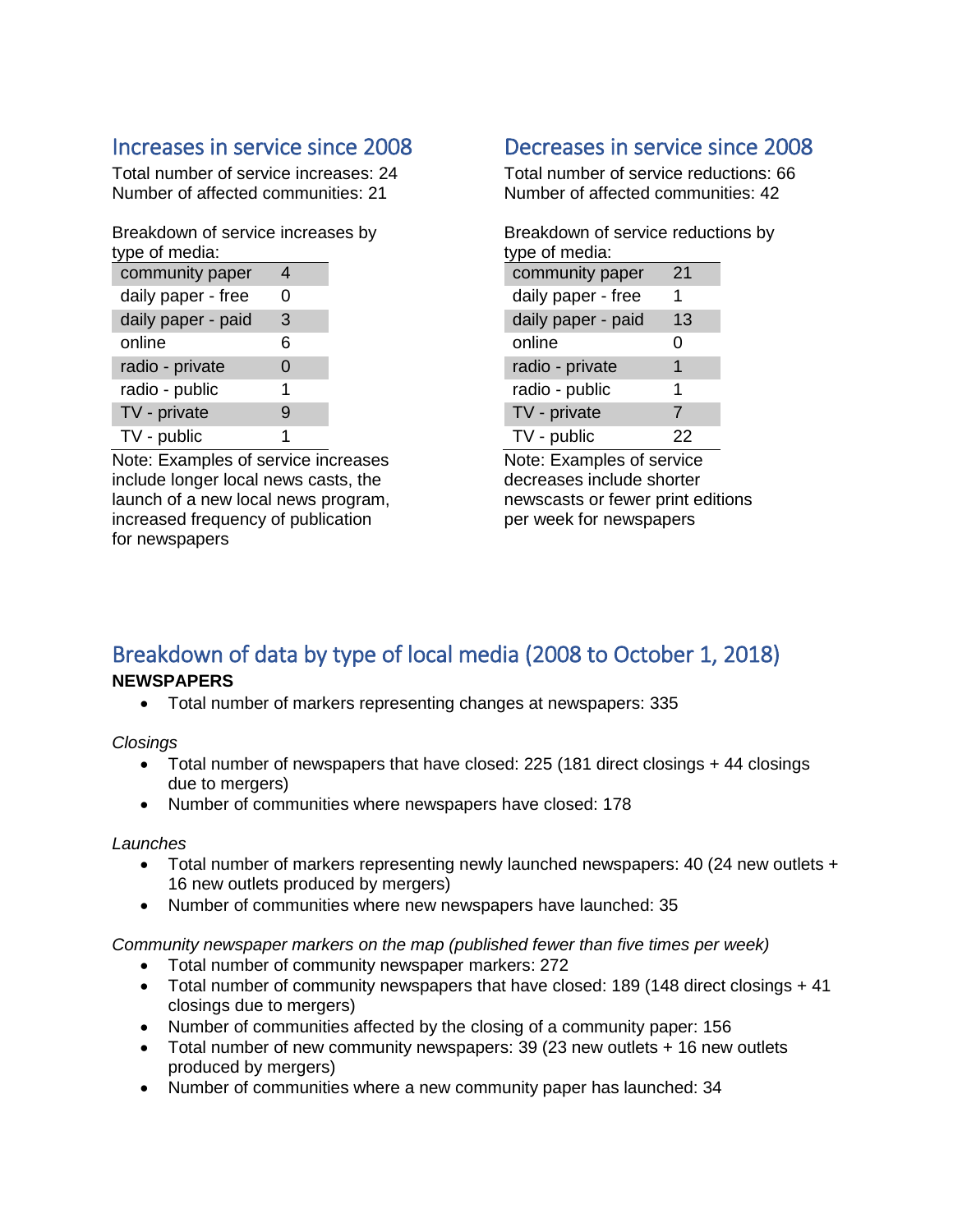#### **DIGITAL NEWS SITES**

- Total number of markers representing changes at online news sites: 61
- Total number of newly launched online news sites: 42
- Total number of closed online news sites: 13

#### **RADIO**

- Total number of markers representing changes at radio stations: 18
- Total number of new radio stations: 7
- Total number of closed radio programs: 8
- Total number of radio station service reductions: 2
- Total number of radio station service increases: 1

#### **TELEVISION**

- Total number of markers representing changes to television stations: 57
- Total number of new TV stations: 4
- Total number of closed TV stations: 14
- Total number of TV station service reductions: 29
- Total number of TV station service increases: 10

### <span id="page-5-0"></span>Provincial data for changes to local news media since 2008

| <b>Province</b>              | <b>Number of</b><br>closings/<br>closings<br>due to<br>mergers | Number of<br>new/new<br>outlets due<br>to merger | <b>Number of</b><br>service<br>reductions | <b>Number of</b><br>service<br>increases | Total # of<br>markers |
|------------------------------|----------------------------------------------------------------|--------------------------------------------------|-------------------------------------------|------------------------------------------|-----------------------|
| Alberta                      | 33                                                             | 11                                               | 10                                        |                                          | 55                    |
| <b>British Columbia</b>      | 53                                                             | 17                                               | 11                                        | $\overline{2}$                           | 83                    |
| Manitoba                     | 5                                                              | 2                                                | 4                                         |                                          | 12                    |
| <b>New Brunswick</b>         | 1                                                              | $\overline{4}$                                   |                                           | 1                                        | $\overline{7}$        |
| Newfoundland and<br>Labrador | 3                                                              | 0                                                | 3                                         | $\overline{0}$                           | 6                     |
| <b>Northwest Territories</b> | $\mathbf 1$                                                    | 0                                                |                                           | 1                                        | 3                     |
| Nova Scotia                  | 12                                                             | 9                                                | 5                                         | 4                                        | 30                    |
| Nunavut                      | 0                                                              | $\overline{0}$                                   | $\Omega$                                  | $\overline{0}$                           | $\overline{0}$        |
| Ontario                      | 105                                                            | 43                                               | 35                                        | 8                                        | 191                   |
| <b>Prince Edward Island</b>  | $\Omega$                                                       | $\Omega$                                         |                                           | $\overline{0}$                           | 1                     |
| Quebec                       | 35                                                             | 5                                                | 21                                        | $\overline{2}$                           | 63                    |
| Saskatchewan                 | 12                                                             | $\overline{2}$                                   | 2                                         | 4                                        | 20                    |
| Yukon                        | 0                                                              | 0                                                | 0                                         | 0                                        | 0                     |
| Canada (total)               | 260                                                            | 93                                               | 94                                        | 24                                       | 471                   |

Breakdown of changes to local news outlets by province